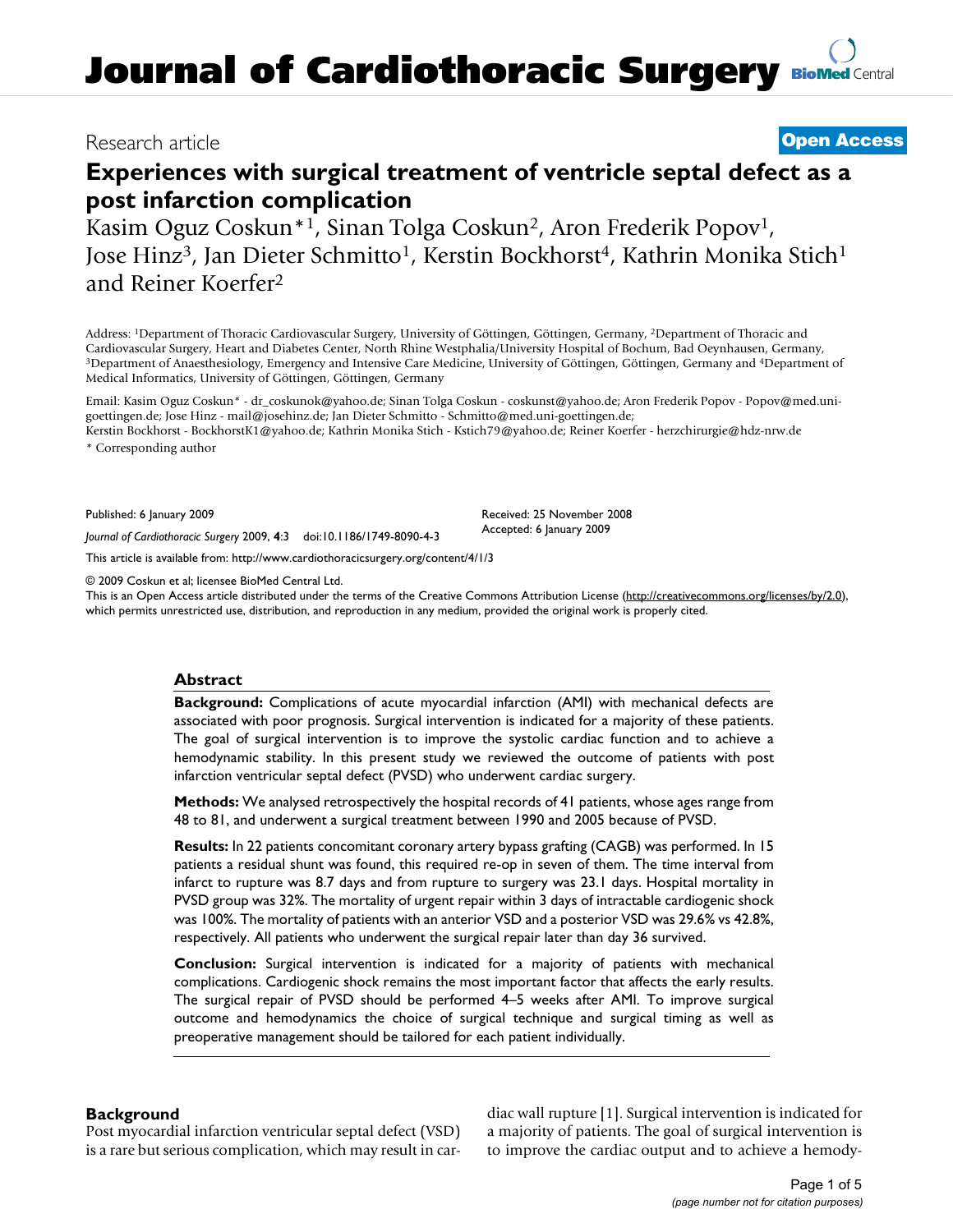namic stability. Complications of acute myocardial infarction that develop within the first 2 weeks after its onset have been associated with a poor prognosis. Cardiogenic shock as a result of involvement of more than 40% of ventricular mass [2], develops in 10% to 27% of these patients [3]. Relative contraindications for cardiac surgery are EF < 30% at rest myocardium, right ventricular (RV) failure, pulmonary hypertension (PHT), mitral insufficiency 3rd degree (MI) and diffuse coronary artery disease (CAD) without a possibility of revascularisation. A VSD will develop in approximately 1% of survivors [4] and generally occurs one week after the acute event [5].

Anterior septal rupture is caused by anterolateral infarction when 32% of the left ventricle and 10% of the right ventricle were infarcted. Posterior septal rupture is caused by inferoseptal infarction, which results from occlusion of the dominant right coronary artery and occurs in the proximal half of the posterior septum [6] when 21% of the left ventricle and 31% of the right ventricle were infarcted. That is the reason why right ventricular dysfunction as the main determinant [7].

Septal perforation develops on the average 2–3 days after myocardial infarction. Eighty-five percent of patients with acquired VSD or more will die within 2 months without surgical intervention [8]. Significant factors for hospital mortality included: preoperative and evolution of the clinical status, right ventricular function and type of repair. Mortality with only medical treatment is extremely high, over 90% [9]; mortality after surgical repair varies between 19% and 60% in different studies [10,11]. Due to of necrotic myocardium and friable endocardial tissue, the suture of the Dacron patch is difficult with a high risk of recurrence of the VSD and subsequent mortality [12]. The first surgical repair of post infarction VSD was performed by Cooley in 1957 [13]. Daggett and colleagues [14] reported satisfactory results, including reduced mortality and improved cardiac function. In 1990, Komeda and coworkers [15] offered a new concept of surgical repair of post infarction VSD, which they called the "infarct exclusion method".

The purpose of this retrospective investigation concerning post infarction ventricular septal defect (PVSD) was to summarize clinical results by this life-threatening complication in our high-volume cardiac surgery centre North Rhine-Westphalia, Germany.

## **Methods**

## *Study population*

Between 1990 and 2005, 41 consecutive patients underwent a surgical treatment because of post infarction ventricular septal defect (PVSD). Preoperative characteristics included gender, age, localisation of the (PVSD), VSD diameter, mean pulmonary artery pressure (PAmean), L-R shunt (L-R), ejection fraction (EF), requirement for intraaortic ballon pump (IABP) and preoperative thrombolysis therapy due to myocardial infarction, (Table 1). Preoperative echocardiographic investigations (inclusive VSD diameter) were performed through the cardiologist at the time of admission, and postoperative echocardiographic investigations were performed three days after the surgery.

The time intervals from infarct to rupture and from rupture to surgery were analysed. The outcome and the mortality of all patients were collected and are summarized in Table 2. In all patients VSD patch closure was performed using Teflon or bovine pericardium. In all cases the ventricular septal reconstruction included resection of the infarcted area together with the ventricular septal reconstruction. Moreover, in 22 patients concomitant coronary artery bypass grafting (CAGB) was performed. All patients who left hospital were followed up by personal examination or by information received from the referring cardiologist. Data obtained included survival.

### *Statistical analysis*

Statistical analysis was performed by using commercial statistic software (Statistica 5.1.®, StatSoft Inc., Tulsa, OK, USA). Data are expressed as mean  $\pm$  SD for continuous data and as percentages for categorical data. Patient survival rates were calculated according to the Kaplan-Meier life table method.

## **Results**

Our patient cohort consisted of 41 patients with PVSD. We found a predominance of male sex compared to female  $(m = 30/female = 11)$ . The mean age of PVSD patients at follow-op was  $68 \pm 8.2$  years and ages range from 48 to 81. The VSD was anterior (ant) in 27 patients

#### **Table 1: Preoperative characteristics**

| Characteristics           | Patients $(n = 41)$ |
|---------------------------|---------------------|
| Male/Female               | 30/II               |
| Age (mean y)              | $68 \pm 8$          |
| Anterior VSD              | 27                  |
| Posterior VSD             | 14                  |
| VSD Diameter (mm)         | $27 \pm 12$         |
| PAmean (mmHg)             | $32 \pm 6$          |
| L-R shunt (ml)            | $58 \pm 20\%$       |
| EF $(\%)$                 | $47 \pm 14\%$       |
| Time Interval AMI-VSD (d) | 8.7                 |
| Time Interval VSD-OP (d)  | 23.1                |
| Time Interval AMI-OP (d)  | $32 \pm 25$         |
| IABP pre OP               | 19                  |
| Pre OP Intubation         | 8                   |
| Pre OP Thrombolysis       | 13                  |
| Pre OP Cardiac Shock      | 29                  |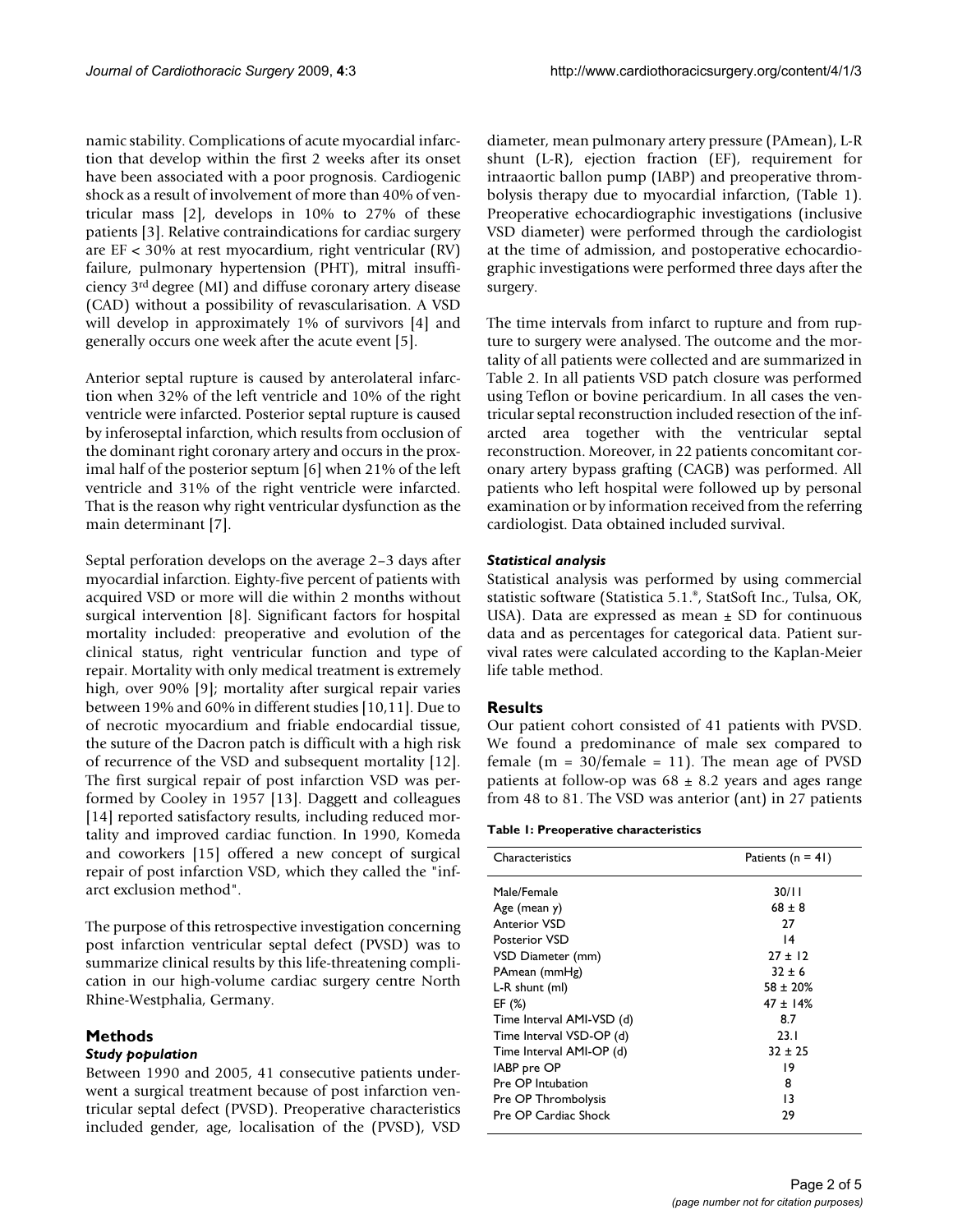| Characteristics                                      | Patients ( $n = 41$ ) |
|------------------------------------------------------|-----------------------|
| Residual Shunts (n)                                  | 15                    |
| $Re-OP(n)$                                           | 7                     |
| Concominant CABG-OP (n)                              | 22                    |
| All over hospital mortality                          | 32%                   |
| 30 day mortality                                     | 34%                   |
| Anterior VSD mortality                               | 29.%                  |
| Posterior VSD mortality                              | 42.%                  |
| Mortality                                            |                       |
| Emergent surgery within 3 days after AMI ( $n = 5$ ) | 100%                  |
| Survival                                             |                       |
| Surgery after AMI 36 days                            | 100%                  |
|                                                      |                       |

#### **Table 2: Outcome of the patients**

and posterior (post) in 14 patients. Twenty-nine were in cardiogenic shock and the preoperative NYHA classification was III-IV when operated. Preoperative IABP support was used in 19 patients, 8 were ventilated, and 13 patients had thrombolytic therapy. Preoperative mean PA value was  $32.09 \pm 6.2$ , L-R shunt was  $57.82 \pm 20.21$ %, and EF was  $47.24 \pm 14.44\%$ . The mean diameter of ventricle septal defect was  $27.17 \pm 11.9$  mm (min.5 mm to max. 45 mm). Average time between acute myocardial infarction (AMI) and VSD development was 8.7 days and from VSD to surgery was 23.1 days. The interval between AMI and surgery was  $32 \pm 25$  days. Seventeen patients had 1 vessel CAD, 11 patients 2 vessel CAD and 13 patients had 3 vessel CAD, respectively. VSD patch closure was performed in all patients (Teflon or bovine pericardium). In 22 cases patients received a concomitant CABG. Eight of 13 patients who had received a preoperative thrombolysis therapy due to myocardial infarction, survived.

In hospital mortality was 32%. The mortality of urgent repair within 3 days in 5 cases of intractable cardiogenic shock was 100%. All patients who underwent the surgical repair later than day 36 survived. In 15 patients the routinely postoperative echocardiographic investigation revealed a residual shunt. Seven of them were rescheduled three weeks later after the first operation to repeat the VSD closure, because the residual shunt was haemodynamically relevant. Four patients required ventricle assist device postoperative, one patient is still alive. The 30 day mortality was 34.1% for the whole series. Twenty-seven patients are still alive. Mortality in post VSD group was 42.8%, and in the group with ant VSD 29.6% (Table 2).

Overall surgical mortality was significantly higher in the early period after AMI. The cumulative survival analysis is shown as Kaplan-Meier survival function (Figure 1).

#### **Discussion**

PVSD was first described by Latham in 1846 [16] and is known to develop in only 1% of patients with acute myocardial infarction [11]. The most important parameters for



Figure 1 **All over mortality of post infarction ventricular septal defect**.

prognosis are infarct localization, myocardial function and timing of operation. A prompt diagnosis and immediate cardiac support (IABP or ventricular assist device) is recommended especially in PVSD. Patient survival is directly related to the state of cardiac function at the time of the operation [11].

The development of shock is the most important predictor of survival. Persistence of class IV cardiogenic shock in PVSD is associated with 100% mortality [17]. These findings are in line with our results concerning emergency operation. Worst results were observed in patients with lack of improvement hemodynamic status in spite the use of an IABP. The use of a preoperative balloon pump reflects the condition of the patient before surgery. In patients who are seen more than 2 weeks after onset of AMI, the operative survival is about 70% [18]. The surgical results are improved if the patients can survive for at least 4 weeks, which may be necessary for significant scar formation of the margins of the VSD. One important risk factor is the interval between the myocardial infarction and rupture of the septum. Intervention early is associated with a higher risk [19], explained by the very reduced quality of the tissues near the septal perforation on one hand, and by the reduced functional status of the patients who have to be operated upon very early. Otherwise, Labrousse et al. 2003 [12] recommend an early repair of post infarction VSD, even when the patient is in cardiogenic shock. Moreover, the authors described that the delay of surgery was directly correlated to the preoperative status because a lots of the patients die before surgery. Further, they claimed the ethical problem to delay the operation. However, in their study all late repairs of PVSD were excluded and it could be conceivable, that the mortality rate in "late repairs of PVSD" would achieve a different mortality rate.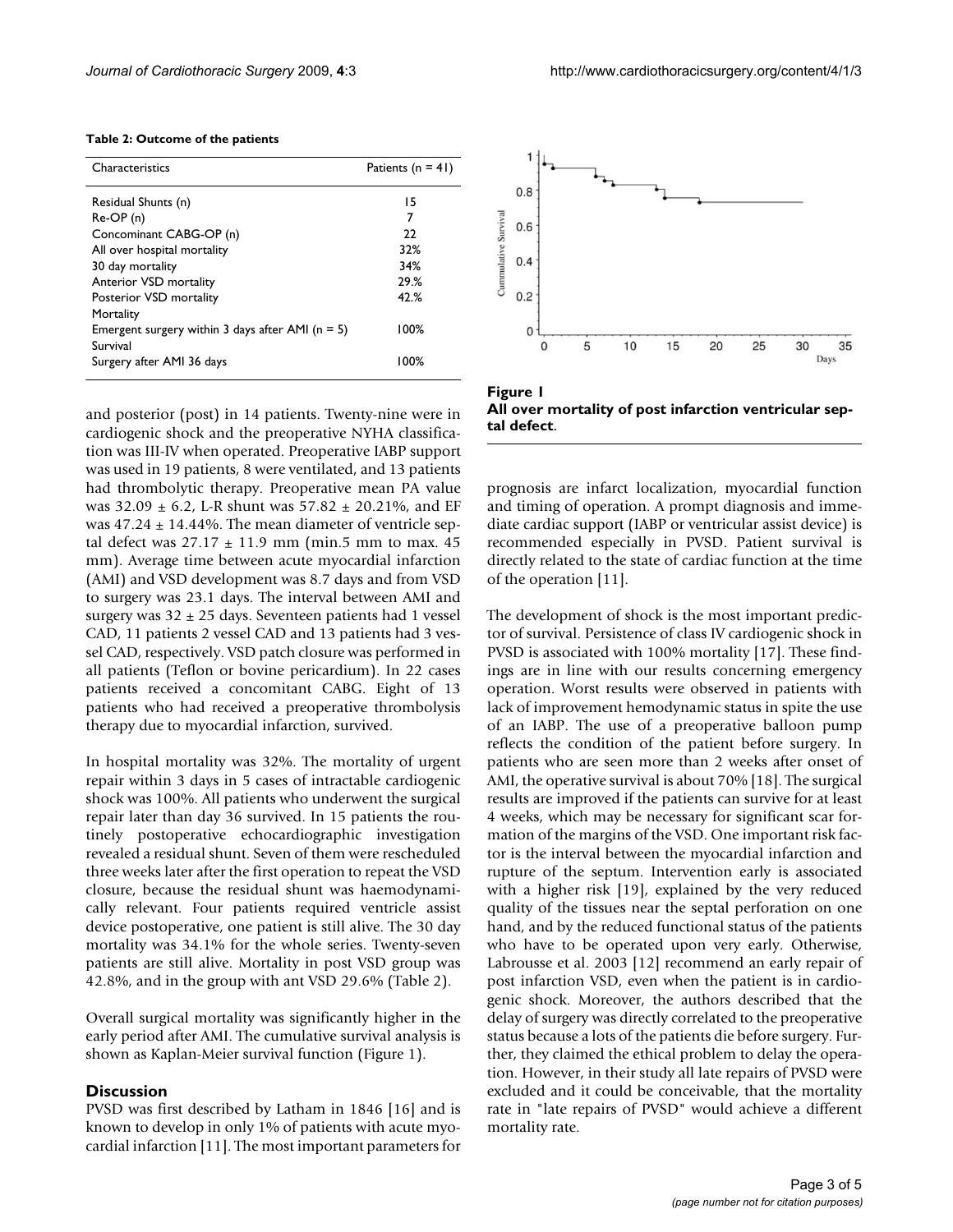Our results concerning the emergent surgery within 3 days after AMI are poor. However, these five cases were operated as ultimo ratio under poor hemodynamic conditions. Comparison of mortality between different institutions remains unreliable. Indeed, patients are usually first referral to cardiologist centres, and a part of the patients (depending of cardiologist habit) might be considered not suitable and then not referred to surgery. So, a part of the discrepancy in operative results between institutions might be attributed to variable recruitment and the in-hospital mortality reflects in part institutional habits. As in our series, the improvement of hospital mortality in the last years is usually found in other studies [12,20]. The decision, to operate a patient who is in cardiogenic shock should be tailored for each patient individually.

Some studies showed no benefit of CABG while others found evidence for concomitant CABG to be advantageous. It has been shown that concomitant myocardial revascularization decreases operative mortality and improves long-term survival [21]. We could not prove any influence of concomitant CABG on late survival of our patients, but patients who have multivessel disease should be routinely revascularised [22].

Cardiogenic shock prior to surgery influenced early survival and preoperative IABP increases cardiac output and decrease the left to right shunt with an improvement coronary perfusion. The need for mechanical ventilation was not a result of delaying operation but to aid in management of pulmonary oedema and/or cardiogenic shock. A longer time between AMI and surgery favoured survival. Time period from AMI to VSD seems to be a significant factor of survival. It is clear that the higher mortality in patients operated on early is also due to the seriousness of hemodynamic conditions which do not allow any delay in surgical treatment. Higher mortality reported in posterior VSD can either be related to greater technical difficulties associated with surgical repair or to a higher incidence of right ventricular failure [19,20]; the size of the left-toright shunt is inversely correlated with the extent of infarction and directly correlated with residual ventricular function. Patients who survived operative repair had larger shunts on. Survivors had better left ventricular function preoperatively. Chronic VSD is easier to repair since the septum is well scarred and the patch can be securely sutured [23]. Moreover, our results show an increased mortality in patients who had been underwent a thrombolysis preoperative. This result is line with the finding of Crenshaw et al. [11].

In literature, VSD recurrence appeared between 10% and 40% [24] due to perioperative failure of the repair, especially in the posterior localization, because the technical repair there is more challenging. The pathogenesis of residual shunts may be due to incomplete closing of the shunt at operation under certain conditions. Our results are similar concerning VSD recurrence.

Taken together, surgical intervention is indicated for a majority of patients with mechanical complications. Cardiogenic shock remains the most important factor that affects the early results. The surgical repair of PVSD is mandatory. After confirming diagnosis and evaluation of coronary arteries prompt attempts should be done to stabilize the patient since PVSD closure should be performed 4–5 weeks after AMI. LV dysfunction, time interval between VSD-OP and associated organ functions are predictors of operative mortality. Patients who benefit most from the operation were those with a normal postoperative contraction pattern, where ejection fraction improved. These patients present a satisfactory survival and quality of life.

Recently, some authors had reported about a new therapy of a postinfarction VSD with an interventional acute VSD closure [25-27]. However, to date our knowledge postinfarction VSD closure with the less invasive technique still remains limited. Furthermore, there are no data about long term efficacy which could compare the results of surgical closure. This could be a promising therapy and may offer an alternative to surgery.

It is important to note that this study suffered from important limitations. The main limitation of this study is the retrospective nature of our work. Moreover, our study population was smaller than multi-centre studies. However, our single centre observation study has comparatively a relative large number of patients undergoing a PVSD reconstruction between 1990 and 2005. Thus, this study has the strength to show intuitional experiences in patients undergoing a PVSD reconstruction over a long period.

## **Conclusion**

We recommend a delay of operation, because the mortality in patients who underwent a surgical repair of the PVSD in first 2 weeks after AMI is extremely high. Early repair and posterior rupture are predictors of early mortality; safe operation is feasible about 2 weeks after perforation of the septum. But of course, in patients with cardiogenic shock urgent operation becomes necessary and the choice of surgical technique and surgical timing as well as preoperative management should be tailored for each patient individually.

## **Competing interests**

The authors declare that they have no competing interests.

## **Authors' contributions**

KOC and STC had helped with surgical procedures, performed data, graphics, and wrote the paper. AFP, JH, and